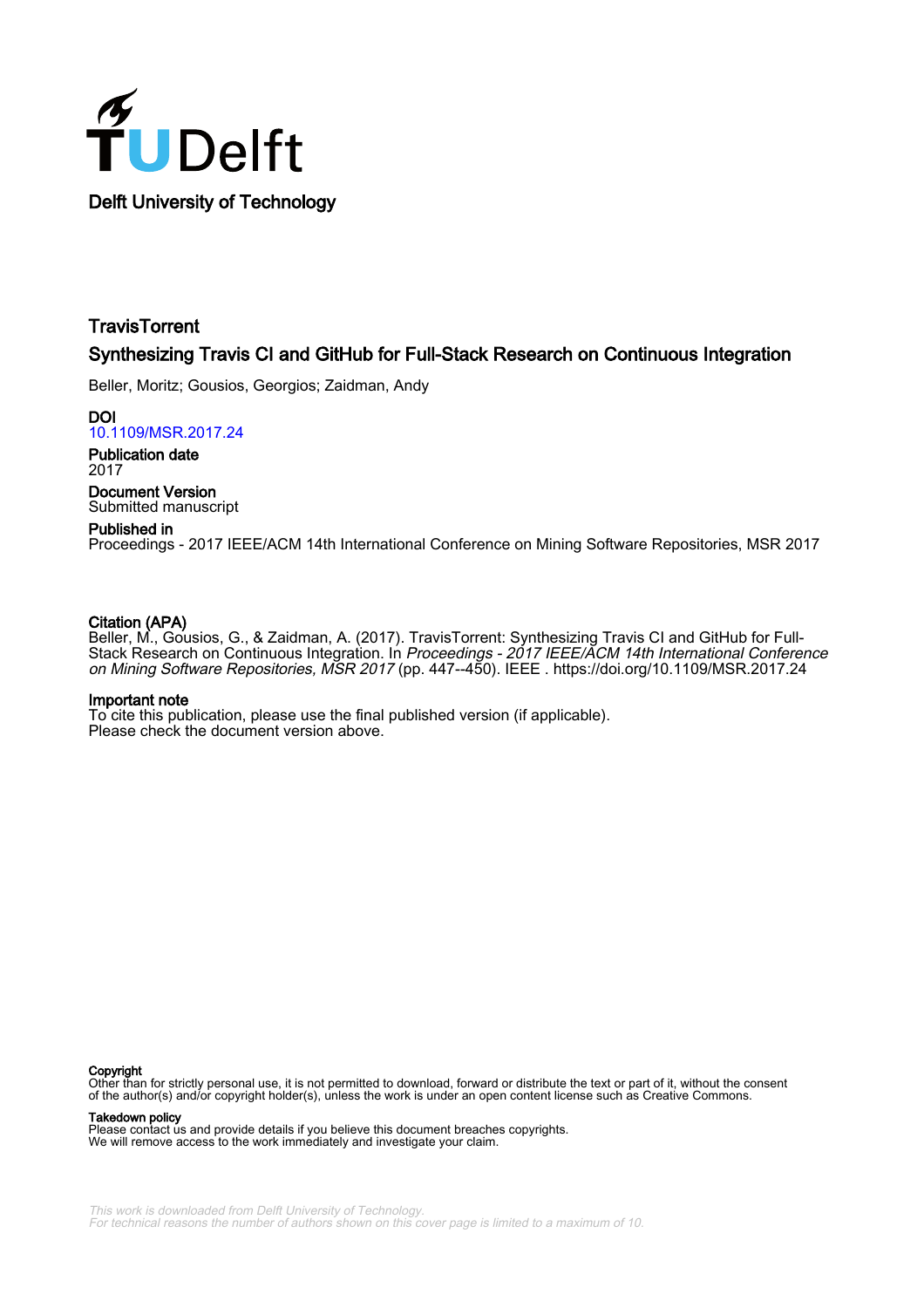# **TravisTorrent: Synthesizing Travis CI and GitHub for Full-Stack Research on Continuous Integration**

Moritz Beller, Georgios Gousios, Andy Zaidman Delft University of Technology, The Netherlands {m.m.beller,g.gousios,a.e.zaidman}@tudelft.nl

## ABSTRACT

Continuous Integration (CI) has become a best practice of modern software development. Thanks in part to its tight integration with GitHub, Travis CI has emerged as arguably the most widely used CI platform for Open-Source Software (OSS) development. However, despite its prominent role in Software Engineering in practice, the benefits, costs, and implications of doing CI are all but clear from an academic standpoint. Little research has been done, and even less was of quantitative nature. In order to lay the groundwork for data-driven research on CI, we built TravisTorrent, [travistorrent.testroots.org](https://web.archive.org/web/20170323145500/https://travistorrent.testroots.org), a freely available data set based on Travis CI and GitHub that provides easy access to hundreds of thousands of analyzed builds from more than 1,000 projects. Unique to TravisTorrent is that each of its 2,640,825 Travis builds is synthesized with meta data from Travis CI's API, the results of analyzing its textual build log, a link to the GitHub commit which triggered the build, and dynamically aggregated project data from the time of commit extracted through GHTorrent.

#### 1. INTRODUCTION

Since its conception in 1991 and wide-spread distribution as part of Microsoft's and Extreme Programming's development practices [\[1–](#page-4-0) [3\]](#page-4-1), CI has become a global Software Engineering phenomenon. Over the past five years, TRAVIS CI has emerged as a popular CI environment for OSS projects, having performed hundreds of millions of free builds.

The unbroken trend toward CI in practice came with little backup from the academic side, however. From an academic standpoint, we still lack quantifiable evidence on the implications of introducing and continuing to use CI. While we have used TRAVISTOR-RENT to drive a first investigation into CI testing practices [\[4\]](#page-4-2), the questions that can be answered with it reach far beyond:

- Does the use of CI lead to higher-quality products, for example by catching bugs and test failures earlier?
- Does CI lead to fewer test regressions?
- What are CI best practices that successful projects employ (build more often, fail more often, have more test on the CI?
- Do CI-enabled projects switch to a Continuous Delivery?

*MSR* '17

Copyright 2016 ACM 0-12345-67-8/90/01 ...\$15.00.

- How long may a CI build run to still be considered helpful?
- Does a broken build really negatively affect other developers' productivity, as is often claimed?
- Two development models compete over how to use CI: Should developers consider a successful build their "holy grail", or rather embrace breaking (and fixing) it often?
- Does a broken build lead to fewer outside contributions, in accordance with the "broken window" theory?
- Do multiple integration environments lead to fewer defects?

Only recently have researchers begun to discover TRAVIS CI as a data source [\[4](#page-4-2)[–7\]](#page-4-3). They have, however, not yet taken advantage of the endless possibilities that the combination of a streamlined, popular and tightly coupled CI environment (TRAVIS CI), version control system (GIT) and collaboration platform (GITHUB) provide, as collecting and aggregating this data in a single data set is logistically and algorithmically complex. By synthesizing all three data sources in one readily accessible data set of more than 1,000 projects, we hope to facilitate more holistic research on CI with TRAV-ISTORRENT, by giving researchers the opportunity to do "full-stack research" from an analysis of build logs to repositories.

#### 2. THE TRAVISTORRENT DATA SET

In this section, we give an overview of the TRAVISTORRENT data set and ways to access it (more details in Appendix [A\)](#page-2-0).

The TRAVISTORRENT Data set. From the 17,313,330 active OSS repositories on GITHUB in August, 2015, our data set contains a deep analysis of the project source code, process and dependency status of 1,359 projects. To be able to do this, we restricted our project space using established filtering criteria to all non-fork, non-toy, somewhat popular  $(> 10$  watchers on GITHUB) projects with a history of TRAVIS CI use  $($  > 50 builds) in Ruby (936) or Java (423). Both languages are very popular on GITHUB (2nd and 3rd, respectively) [\[4\]](#page-4-2). Then, we extracted and analyzed build information from TRAVIS CI build logs and the GHTOR-RENT database for each TRAVIS CI build in its history, detailed in Appendix [A.](#page-2-0) Well-known projects in the TRAVISTORRENT data set include all 691,184 builds from RUBY ON RAILS, GOOGLE GUAVA and GUICE, CHEF, RSPEC, CHECKSTYLE, ASCIIDOC-TOR, RUBY and TRAVIS.

Data-set-as-a-service. TRAVISTORRENT<sup>[1](#page-1-0)</sup> provides convenient access to its archived data sets and free analytic resources: Researchers can directly access an in-browser SQL shell to run their queries on our infrastructure, and download SQL dumps or the compressed data set as a CSV file (1.8 GB unpacked). It also provides documentation and a getting started tutorial. We share all tools we wrote to crave the data on TRAVISTORRENT as OSS, allowing for future extensions and bug fixes by the community.

Permission to make digital or hard copies of all or part of this work for personal or classroom use is granted without fee provided that copies are not made or distributed for profit or commercial advantage and that copies bear this notice and the full citation on the first page. To copy otherwise, to republish, to post on servers or to redistribute to lists, requires prior specific permission and/or a fee.

<span id="page-1-0"></span><sup>1</sup>[http://travistorrent](https://web.archive.org/web/20170323145500/https://travistorrent.testroots.org).testroots.org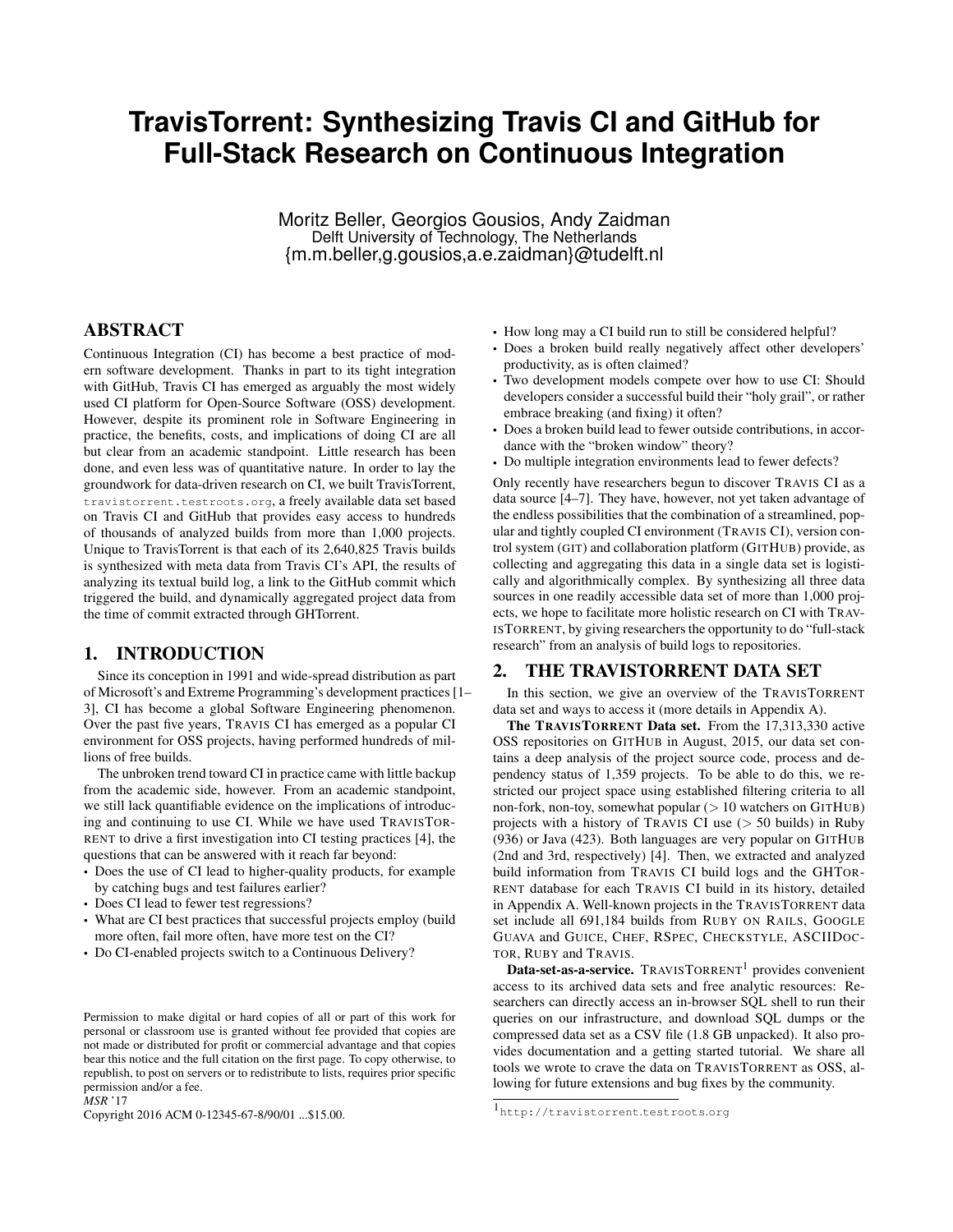# APPENDIX

In the appendix, in addition to a list of references, we detail the technical challenges we had to overcome when linking Travis builds to GitHub commits and when analyzing the build logs.

## <span id="page-2-0"></span>A. DATA SAMPLE

In this section, we outline all fields available and describe an abbreviated data sample from TRAVISTORRENT.

General Data Structure. In the TRAVISTORRENT data set, each data point (row) represents a build job executed on Travis. Every such data point synthesizes information from three different sources: The project's git repository (prefixed git\_), data extracted from GitHub through GHTorrent (prefixed gh\_), and data from Travis's API and an analysis of the build log (prefixed  $tr$ ). In total, we provide 55 data fields for each build. These are described in detail in Table [1.](#page-3-0)

Sample. The last column of Table [1](#page-3-0) features an exemplary data point from the famous rails/rails project (note that there currently are 2,640,824 data points more like this in TRAVISTOR-RENT). Here, we are shortly highlighting some key observations.

The data sample we picked is a pretty interesting, as it is quite unusual for Rails. Not surprisingly, Rails's project\_name is rails/rails. When the commit was made, 168 people had made contributions to it (it is important to realize that all metrics are calculated for the point in time in which the commit was made, so gh\_team\_size for example will grow over time). The build we are looking at (1543966) comprises two commits (the latest commit built, c1d9c11, and a predecessor 87a2f021), most likely because both commits were pushed in one go and Travis naturally builds the latest available commit. This commit is not a Pull Request  $(qh_is_pr$  is false), but made directly onto the stable development branch (4-1-stable). We could resolve a predecessor build, 39557888. By search in TRAVISTORRENT for the predecessor, we could for example see whether this unusual commit directly onto the stable branch was made in order to fix an urgent problem. We can see that our BUILDLOGANALYZER picked up a Ruby build with the testunit framework. 310 tests were executed successfully, until one test (SerializedAttributeTest) failed, which took 28.2 seconds (tr\_testduration). Very unusual for Rails is that despite the failing test  $(tr\_tests\_fail)$ , the overall build status was still considered passed (tr\_status). A deeper investigation could now look into how many times this happens, and if only perhaps on specific tests, which might be ignored.

#### B. TECHNICAL CHALLENGES

In this section, we describe the technical challenges we faced when extracting and synthesizing the data set for TRAVISTORRENT in order to give miners a better understanding of how we came up with (1) the collection and (2) the analysis of build logs and (2) the mapping between Travis builds and GitHub commits.

We structure this by referring to the tools we used to extract and create the TRAVISTORRENT data set [\[4\]](#page-4-2). Our data collection and analysis pipeline is written in Ruby and R. For replication purposes and to stimulate further research, our tools are in the public domain.

## B.1 Data Collection

TravisPoker. To find out which and how many projects on GitHub use TRAVIS CI, we implemented TRAVISPOKER. This fast and lightweight application takes a GITHUB project name as input (for example, RAILS/RAILS), and finds out if and how many TRAVIS CI builds were executed for this project.



Figure 1: TRAVISTORRENT (**[http://](https://web.archive.org/web/20170323145500/https://travistorrent.testroots.org) [travistorrent](https://web.archive.org/web/20170323145500/https://travistorrent.testroots.org)**.**testroots**.**org**) on July, 20th, 2016.

TravisHarvester. We implemented TRAVISHARVESTER to aggregate detailed information about a project's TRAVIS CI build history. It takes as input a GITHUB project name and gathers general statistics on each build in the project's history in a CSV file. Associated with each build entry in the CSV are the SHA1 hash of the GIT commit, the branch and (if applicable) pull request on which the build was executed, the overall build status, the duration and starting time and the sub jobs that TRAVIS CI executed for the different specified environments (at least one job, possibly many for each build). TRAVISHARVESTER downloads the build logs for each build for all jobs and stores them alongside the CSV file.

To speed up the process of retrieving thousands of log files for each project, we parallelize our starter scripts for TRAVIS HAR-VESTER with GNU PARALLEL.

### B.2 Analysis of Build Logs.

BUILDLOG ANALYZER is a framework that supports the generalpurpose analysis of TRAVIS CI build logs and provides dedicated Java and Ruby build analyzers that parse build logs in both languages and search for output traces of common testing frameworks.

The language-agnostic BUILDLOG ANALYZER reads-in a build log, splits it into the different build phases, and analyzes the build status and run time of each phase. The fold for the SCRIPT phase contains the actual build and continuous testing results. The BUILD-LOG ANALYZER dispatches the automatically determined sub-BUILDLOG ANALYZER for further examination of the build phase.

For Java, we support the three popular build tools MAVEN, GRA-DLE, and ANT. In Java, it is standard procedure to use JUNIT as the test runner, even if the tests themselves employ other testing frameworks, such as POWERMOCK or MOCKITO. Moreover, we also support TESTNG, the second most popular testing framework for Java. Running the tests of an otherwise unchanged project through MAVEN, GRADLE and ANT leads to different, incompatible build logs, with MAVEN being the most verbose and GRADLE the least. Hence, we need three different parsers to support the large ecosystem of popular Java build tools. As a consequence, the amount of information we can extract from a build log varies per build technology used. Moreover, some build tools give users the option to modify their console output, albeit rarely used in practice.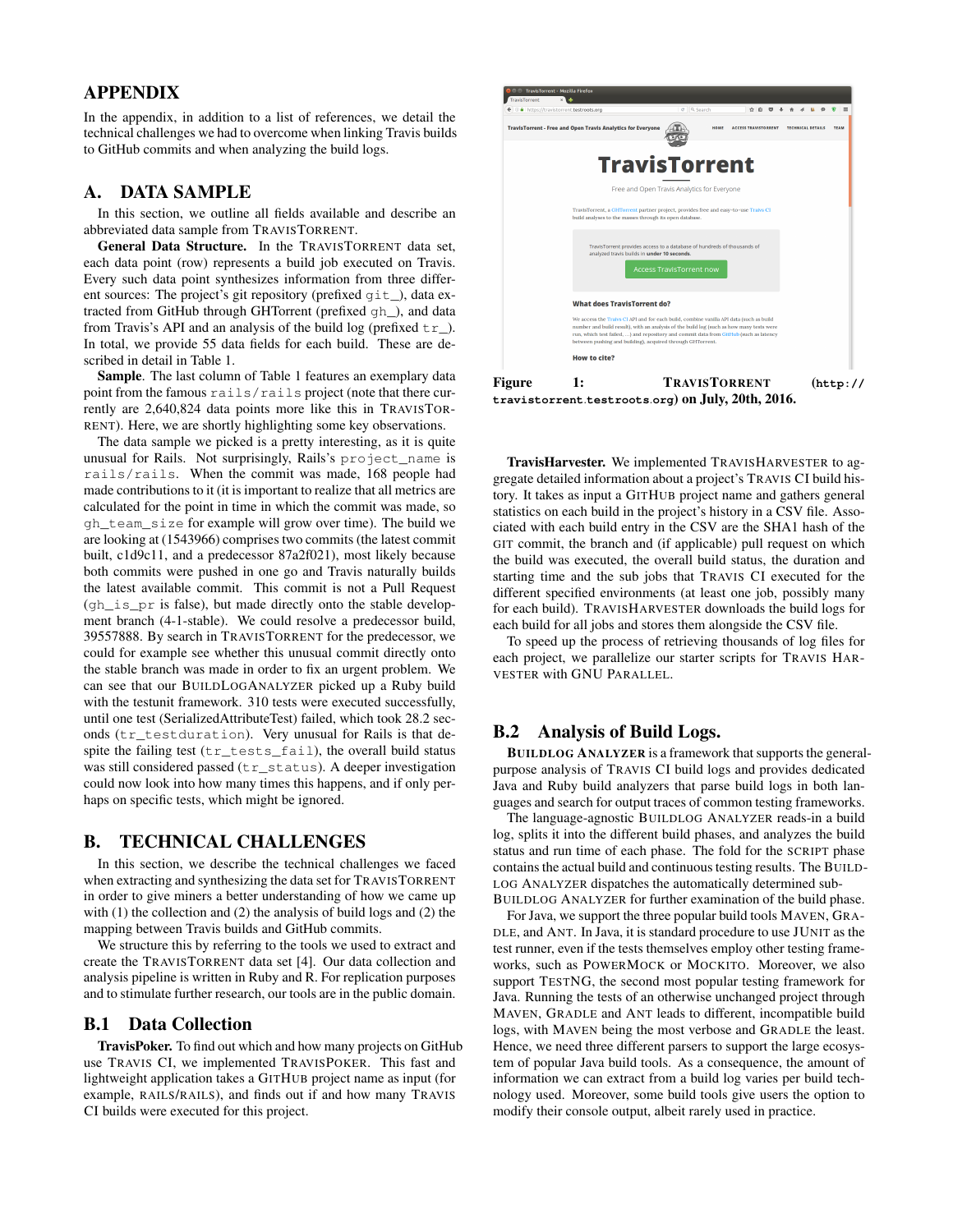#### <span id="page-3-0"></span>Table 1: Description of TRAVISTORRENT's data fields and one sample data point from RAILS/RAILS

| <b>Column Name</b>             | <b>Description</b>                                                                                                              | Unit                   | <b>Example</b>          |
|--------------------------------|---------------------------------------------------------------------------------------------------------------------------------|------------------------|-------------------------|
| row                            | Unique identifier for a build job in TravisTorrent                                                                              | Integer                | 1543966                 |
| git_commit                     | SHA1 Hash of the commit which triggered this build (should be unique world-wide)                                                | String                 | c1d9c11cbe3d20f2        |
| git merged with                | If this commit sits on a Pull Request $(qh \text{ is } pr \text{ true})$ , the SHA1 of the commit that merged said pull request | String                 |                         |
| qit_branch                     | Branch git commit was committed on                                                                                              | String                 | 4-1-stable              |
| qit_commits                    | Preceding commits that were not built (e.g., transferred in one push, ) this build comprises                                    | <b>List of Strings</b> | 87a2f02199d21a2aa       |
| git num commits                | The number of commits in $qit$ commits, to ease efficient splitting                                                             | String                 | 1                       |
| git_num_committers             | Number of people who committed to this project                                                                                  | Integer                | $\mathbf{1}$            |
| gh_project_name                | Project name on GitHub (in format user/repository)                                                                              | String                 | rails/rails             |
| gh_is_pr                       | Whether this build was triggered as part of a pull request on GitHub                                                            | Boolean                | false                   |
| gh_lang                        | Dominant repository language, according to GitHub                                                                               | String                 | ruby                    |
| gh first commit created at     | Push date of first commit in git_commits to GitHub                                                                              | ISO Date (UTC+1)       | 2014-04-18 20:12:32     |
| gh team size                   | Size of the team contributing to this project                                                                                   | Integer                | 168                     |
| qh_num_issue_comments          | If $\text{qit\_commit}$ is linked to an issue on GitHub, the number of comments on that issue                                   | Integer                | $\mathbf{0}$            |
| gh_num_commit_comments         | The number of comments on git commit on GitHub                                                                                  | Integer                | $\overline{0}$          |
| gh_num_pr_comments             | If gh_is_pr is true, the number of comments on this pull request on GitHub                                                      | Integer                | $\overline{0}$          |
| gh_src_churn                   | The churn of $q$ it commit, i.e. how much production code changed in the commit, based on lines                                 | Integer                | $\overline{4}$          |
| gh_test_churn                  | The churn of $q$ it_commit, i.e. how much test code changed in the commit, based on lines                                       | Integer                | 8                       |
| gh_files_added                 | Number of files added in $qit_{\text{c}ommit}$ (this is generally correlated with the churn)                                    | Integer                | $\overline{0}$          |
| gh files deleted               | Number of files deleted in $\text{git\_commit}$ (this is generally correlated with the churn)                                   | Integer                | $\overline{0}$          |
| gh_files_modified              | Number of files modified in $qit_{\text{comm}}$ (this is generally correlated with the churn)                                   | Integer                | 3                       |
| gh_tests_added                 | How many test cases were added in $qit_{\text{commit}}$ (e.g., for Java, this is the number of @Test annotations)               | Integer                | $\overline{0}$          |
| gh_tests_deleted               | How many tests were deleted in $\text{qit\_commit}$ (e.g., for Java, this is the number of @Test annotations)                   | Integer                | $\overline{0}$          |
| gh_src_files                   | Number of production files in the repository                                                                                    | Integer                |                         |
| gh doc files                   | Number of documentation files in the repository                                                                                 | Integer                |                         |
| gh_other_files                 | Number of remaining files which are neither production code nor documentation                                                   | Integer                | 93                      |
| gh_commits_on_files_touched    | Number of commits that touched (added/deleted/modified) the files in git_commit previously                                      | Integer                |                         |
| gh sloc                        | Number of executable production source lines of code, in the entire repository                                                  | Integer                | 53421<br>2191.011       |
| gh_test_lines_per_kloc         | Test density. Number of lines in test cases per 1,000 gh_sloc                                                                   | Double<br>Double       |                         |
| gh_test_cases_per_kloc         | Test density. Number of test cases per 1,000 gh_sloc                                                                            | Double                 | 188.3342<br>535.0143    |
| gh_asserts_cases_per_kloc      | Assert density. Number of assertions per 1,000 qh_sloc                                                                          | Boolean                | true                    |
| gh_by_core_team_member         | Whether this commit was authored by a core team member                                                                          |                        |                         |
| qh_description_complexity      | If qh is pr is true, the Pull Request's textual description complexity<br>Pull request number on GitHub                         | Integer<br>Integer     |                         |
| gh_pull_req_num<br>tr_build_id | Unique build ID on Travis                                                                                                       | String                 | 23298954                |
| tr status                      | Build status (pass, fail, errored, cancelled)                                                                                   | String                 | passed                  |
| tr_duration                    | Overall duration of the build                                                                                                   | Integer (in seconds)   | 23389                   |
| tr started at                  | Start of the build process                                                                                                      | ISO Date (UTC)         | 2014-04-18 19:12:32     |
| tr_jobs                        | Which Travis jobs executed this build (number of integration environments)                                                      | <b>List of Strings</b> | [23298955, ]            |
| tr_build_number                | Build number in the project                                                                                                     | Integer                | 15459                   |
| tr_job_id                      | This build job's id, one of tr_jobs                                                                                             | String                 | 23298981                |
| tr_lan                         | Language of the build, as recognized by BUILDLOGANALYZER                                                                        | String                 | ruby                    |
| tr_setup_time                  | Setup time for the Travis build to start                                                                                        | Integer (in seconds)   | 0                       |
| tr_analyzer                    | Build log analyzer that took over (ruby, java-ant, java-maven, java-gradle)                                                     | String                 | ruby                    |
| tr_frameworks                  | Test frameworks that $tr\_analyzer$ recognizes and invokes (junit, rspec, cucumber, )                                           | <b>List of Strings</b> | testunit                |
| tr tests ok                    | If available (depends on $tr$ frameworks and $tr$ analyzer): Number of tests passed                                             | Integer                | 310                     |
| tr_tests_fail                  | If available (depends on tr_frameworks and tr_analyzer): Number of tests failed                                                 | Integer                | $\mathbf{1}$            |
| tr_tests_run                   | If available (depends on tr_frameworks and tr_analyzer): Number of tests were run as part of this build                         | Integer                | 311                     |
| tr_tests_skipped               | If available (depends on $tr$ frameworks and $tr$ analyzer): Number of tests were skipped or ignored in the build               | Integer                |                         |
| tr_failed_tests                | All tests that failed in this build                                                                                             | List of strings        | SerializedAttributeTest |
| tr testduration                | Time it took to run the tests                                                                                                   | Double (in seconds)    | 28.2                    |
| tr_purebuildduration           | Time it took to run the build (without Travis scheduling and provisioning the build)                                            | Double (in seconds)    |                         |
| tr_tests_ran                   | Whether tests ran in this build                                                                                                 | Boolean                | true                    |
| tr tests failed                | Whether tests failed in this build                                                                                              | Boolean                | true                    |
| tr num jobs                    | How many jobs does this build have (length of tr jobs)                                                                          | Integer                | 30                      |
| tr_prev_build                  | Serialized link to the previous build, by giving its tr_build_id                                                                | String                 | 39557888                |
| tr_ci_latency                  | Latency induced by Travis (scheduling, build pick-up, )                                                                         | Integer (in seconds)   | 1408                    |
|                                |                                                                                                                                 |                        |                         |

<span id="page-3-1"></span>Example 1: Standard output from MAVEN regarding tests

1 −−−−−−−−−−−−−−−−−−−−−−−−−−−−−−−−−−−−−−−−−−−−−−−−−−−−−−− 2 T E S T S 3 −−−−−−−−−−−−−−−−−−−−−−−−−−−−−−−−−−−−−−−−−−−−−−−−−−−−−−− 4 Running nl.tudelft.watchdog.ClientVersionCheckerTest<br>5 Tests run: 1, Failures: 0, Errors: 0, Skipped: 0, Time  $elased: 0.04 sec$ 7 Results :

```
9 Tests run: 1, Failures: 0, Errors: 0, Skipped: 0
10
```
11 [INFO] All tests passed!

6

8

Example [1](#page-3-1) shows an excerpt of one test execution from the TE-STROOTS/WATCHDOG project. In the output, we can see the executed test classes (line 4), and how many tests passed, failed, errored and were skipped. We also get the test execution time (line 5). Moreover, MAVEN prints an overall result summary (line 9) that the BUILDLOG ANALYZER uses to triage its prior findings. Line 11 shows the overall test execution result. Our BUILDLOG AN-ALYZER gathers all this information and creates, for each invoked project, a CSV table with all build and test results for each job built. We then aggregate this information with information from the build status analyzer step by joining their output. TRAVISTORRENT provides convenient access to this data. GRADLE is much less verbose than MAVEN, providing us with fewer information.

By contrast, in Ruby, the test framework is responsible for the console output: it is no different to invoke RSPEC through RAKE than through BUNDLER, the two predominant Ruby build tools. For Ruby, we support the prevalent TEST::UNIT and all its off springs, like MINITEST. Moreover, we capture behavior driven tests via RSPEC and CUCUMBER support.

#### B.3 Data Linearization And Synthesization

If we want to answer questions such as "Does the use of CI lead to higher-quality products?", we need to make a connection between the builds performed on TRAVIS CI and the repository which contains the commits that triggered the build. We call this build linearization and commit mapping, as we need to interpret the builds on TRAVIS CI as a directed graph and establish a childparent relationship based on the GIT commits that triggered their execution. Although this sounds trivial, since there should be a 1:1 relationship between builds and commit, there are six different scenarios (a–f) arising from GIT's non-linear nature that make this a hard task, as we discuss in the following. During this step, we also assessed the status of the project at the moment each build was triggered by extracting and synthesizing information from two sources: the project's GIT repository and its corresponding entry in the GHTORRENT database.

Figure [2](#page-4-4) exemplifies a typical GITHUB project that uses TRAVIS